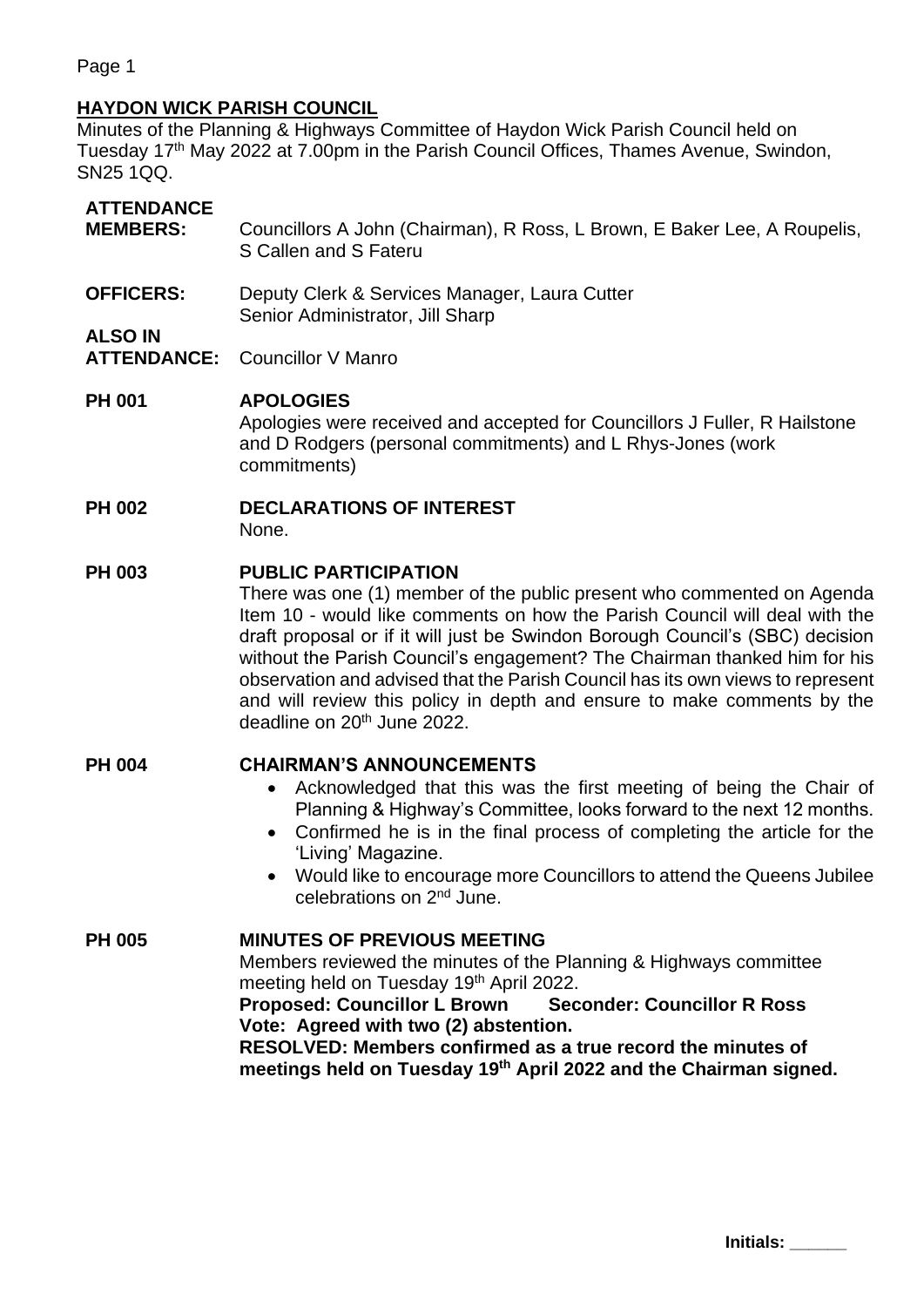| <b>PH 006</b> | <b>PLANNING APPLICATIONS</b>                                                                                                                                                                                                                                    |                                                              |                                                                                            |  |  |  |
|---------------|-----------------------------------------------------------------------------------------------------------------------------------------------------------------------------------------------------------------------------------------------------------------|--------------------------------------------------------------|--------------------------------------------------------------------------------------------|--|--|--|
|               | The following applications were considered by the Committee:                                                                                                                                                                                                    |                                                              |                                                                                            |  |  |  |
| PH 006.1      | S/HOU/22/0622                                                                                                                                                                                                                                                   | 29 Cranborne Chase<br>Taw Hill SN25 1FH                      | Erection of a single storey side<br>extension and rear dormer<br>window.                   |  |  |  |
|               | <b>HWPC Comments: No Objection with additional comments for the</b><br>attention of the Planning Officer - will this extension result in adequate<br>car parking spaces? There is insufficient information relating to<br>parking in the application documents. |                                                              |                                                                                            |  |  |  |
| PH 006.2      | S/22/0653                                                                                                                                                                                                                                                       | 8 Woodhall Drive,<br><b>Woodhall Park</b><br><b>SN25 2RA</b> | Change of use of public open<br>space to domestic garden.                                  |  |  |  |
|               | <b>HWPC Comments: No Objection.</b>                                                                                                                                                                                                                             |                                                              |                                                                                            |  |  |  |
| PH 006.3      | S/HOU/22/0623                                                                                                                                                                                                                                                   | 56 Avonmead<br>Haydon Wick SN25<br>3PH                       | Erection of a first floor side/ rear<br>extension.                                         |  |  |  |
|               | <b>HWPC Comments: No Objection.</b>                                                                                                                                                                                                                             |                                                              |                                                                                            |  |  |  |
| PH 006.4      | S/HOU/22/0656                                                                                                                                                                                                                                                   | 40 Thetford Way Taw<br>Hill, SN25 1WJ                        | Erection of a first floor extension<br>to<br>side and single storey to rear.               |  |  |  |
|               | <b>HWPC Comments: No Objection.</b>                                                                                                                                                                                                                             |                                                              |                                                                                            |  |  |  |
| PH 006.5      | S/HOU/22/0685                                                                                                                                                                                                                                                   | 33 Henman Close,<br><b>SN25 4ZW</b>                          | 8 Coln Crescent Haydon Wick,<br><b>SN25 3NA</b>                                            |  |  |  |
|               | <b>HWPC Comments: No Objection.</b>                                                                                                                                                                                                                             |                                                              |                                                                                            |  |  |  |
| PH 006.6      | S/HOU/22/0694                                                                                                                                                                                                                                                   | 18 Coln Crescent<br>Haydon Wick, SN25<br>3NA                 | Erection of two storey side and<br>single storey rear extensions and<br>porch to<br>front. |  |  |  |
|               | <b>HWPC Comments: No Objection.</b>                                                                                                                                                                                                                             |                                                              |                                                                                            |  |  |  |

| <b>PH 007</b> | <b>GRANTS, REFUSALS, WITHDRAWALS, LAWFUL DEVELOPMENTS AND</b><br><b>PRIOR APPROVALS.</b><br>Members noted the following: |                                                                      |                                                                                                                    |                                                                                      |  |  |
|---------------|--------------------------------------------------------------------------------------------------------------------------|----------------------------------------------------------------------|--------------------------------------------------------------------------------------------------------------------|--------------------------------------------------------------------------------------|--|--|
| PH 007.1      | S/LDP/22/0305                                                                                                            | 5 Honeylight<br><b>View Abbey</b><br><b>Meads</b><br><b>SN25 4XS</b> | Certificate of lawfulness<br>(Proposed) for the<br>erection of a single<br>storey rear extension                   | <b>Certificate of</b><br>Lawfulness.<br><b>HWPC – Not</b><br>required to<br>comment. |  |  |
| PH 007.2      | S/HOU/22/0338                                                                                                            | 171 Severn<br>Avenue<br>Haydon Wick<br><b>SN25 3NE</b>               | Erection of a single<br>storey rear extension<br>and replacement roof to<br>garage and existing rear<br>extension. | <b>Granted.</b><br><b>HWPC</b><br><b>Comments:</b><br>No objection.                  |  |  |

**Initials: \_\_\_\_\_\_**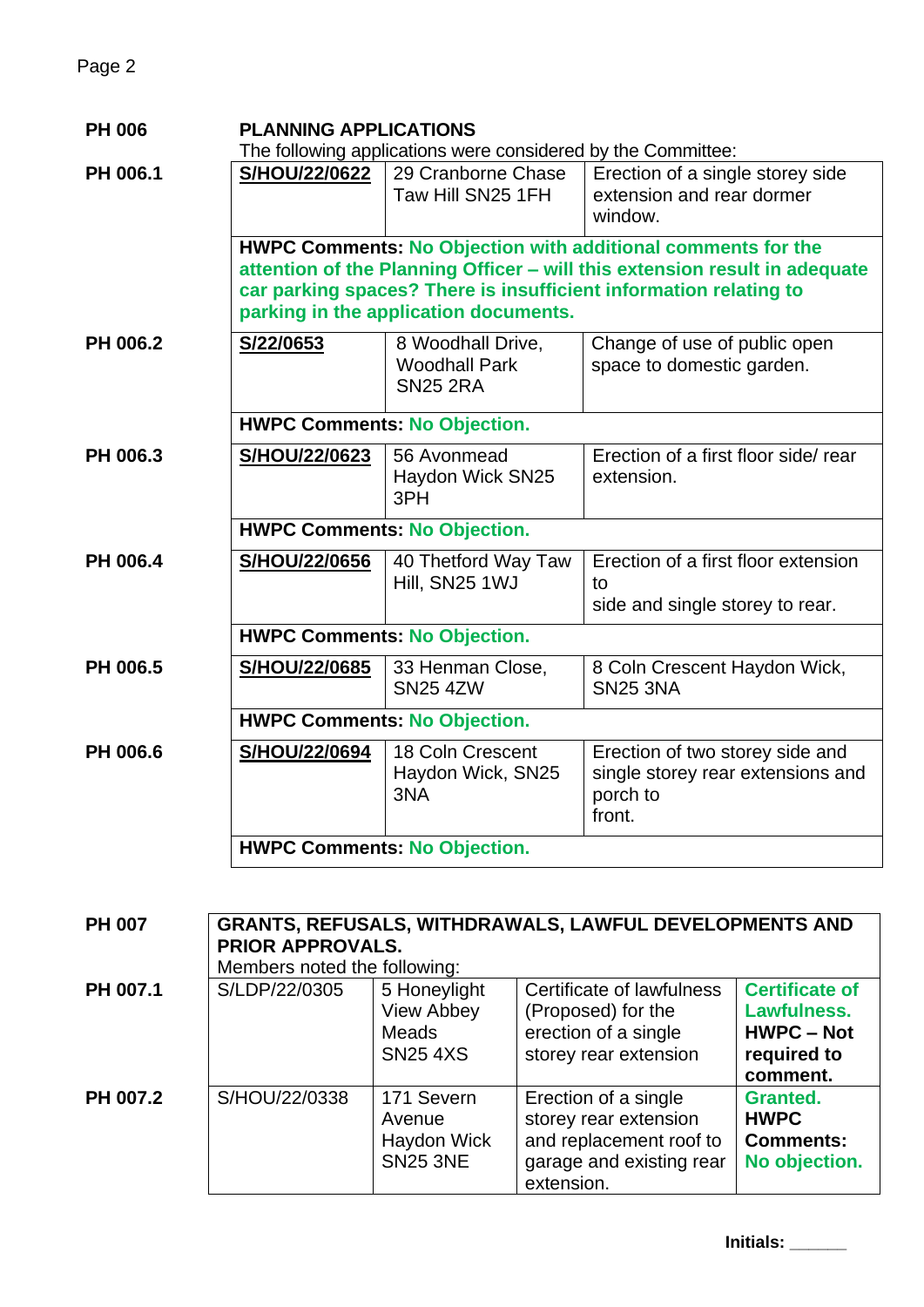Page 3

| PH 007.3 | S/HOU/22/0387 | 7 Stonecrop<br>Way Haydon<br>Wick, SN25<br>1SB  | Erection of a single<br>storey side extension                                                     | <b>Granted.</b><br><b>HWPC</b><br><b>Comments:</b><br>No objection.                  |
|----------|---------------|-------------------------------------------------|---------------------------------------------------------------------------------------------------|--------------------------------------------------------------------------------------|
| PH 007.4 | S/LDP/22/0639 | 5 Darius Way<br>Abbey Meads,<br><b>SN25 4XT</b> | Certificate of lawfulness<br>(Proposed) for the<br>erection of a single<br>storey rear extension. | <b>Certificate of</b><br>Lawfulness.<br><b>HWPC – Not</b><br>required to<br>comment. |

#### **PH 008 COUNCILLOR REPORTS Councillor S Callen:**

As a new member to the Planning & Highways Committee, would be grateful of some training and/or Literature to assist. Also, is it the Parish's responsibility to remove graffiti from road signs or should it be referred to SBC. The Officer advised that it should be referred to SBC but initially, the tidy up or grounds teams would attempt to clean with specialist wipes but in the event of any possible damage to the sign it should be referred to SBC.

## **Councillor L Brown:**

Planning Training - happily email a link and share on Teams a training manual held by the Parish and covers all the information normally required. It has been noted that some For Sale or Sold signs are being attached to the Parish's Street furniture which of course is not allowed, and the Grounds and Tidy Up Teams should be reminded that we can remove them and then for the office to contact them accordingly.

#### **Councillor B Patrick-Okoh:**

Nothing to report.

**Councillor R Ross:** 

Nothing to report.

#### **Councillor E Baker Lee:**

Would like to remind of any updates/follow ups to be bought to the next meeting in respect of 1B The Brow and the Enforcement order on the garage, Avonmead, on behalf of Councillor Fuller.

**Councillor A John:**

#### Nothing to report.

**Councillor A Roupelis:**

Nothing to report.

**Councillor L Rhys Jones:**

Nothing to report.

#### **Councillor S Fateru:**

Agreed with Councillor S Callen as also a new member. Would appreciate maybe visiting application sites with an experienced Councillor. The Officer noted that in future 2 new members should not be listed on the same location. **Councillor V Manro:**

Will investigate all training material and share online.

#### **PH 009 JUNCTION OF LADY LANE AND THAMESDOWN DRIVE**

Members received a verbal update and discussed the recent changes to the roadway priorities and that officers have been monitoring this on different days and times and that the feedback including from the public is mostly positive, therefore the trial may well be adopted and followed in other locations.

**Initials: \_\_\_\_\_\_**